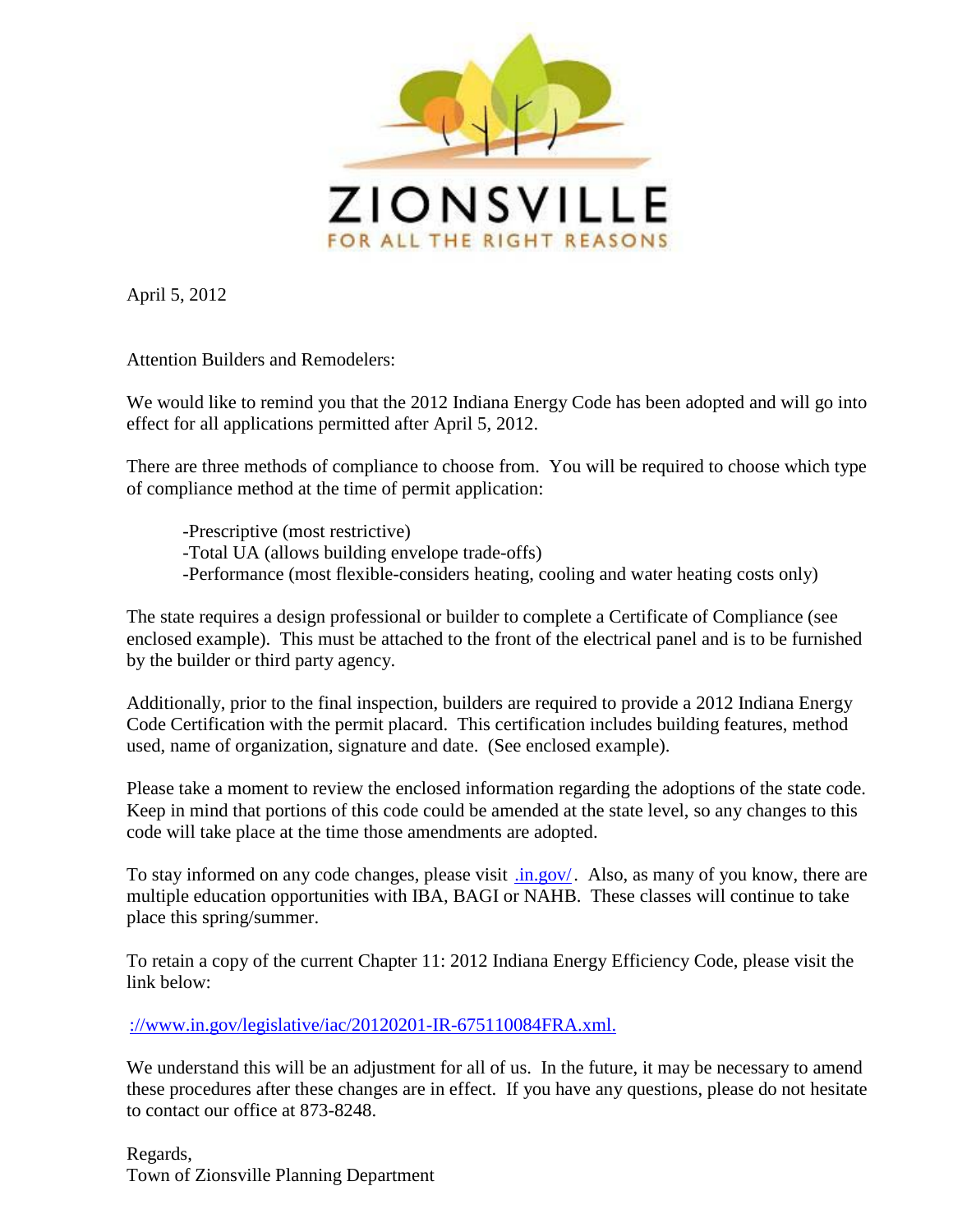

## **2012 Energy Code**

This code affects all homes permitted after April 5, 2012. The builder must choose the Prescriptive, Total UA or Performance Method of compliance. In addition to establishing compliance through one of those methods, the following red items MUST be completed for ALL paths and black items completed for Prescriptive and Total UA paths only. This information is based on interpretations provided by the State of Indiana as of 2-28-12 and this information is subject to change until Indiana supplies a written interpretation.

#### **Main Mandatory Requirements**

- All insulation materials must be marked with R-Value or installer must post a certificate listing all insulation values on conspicuous location on job site----also, one thickness marker in attic for every 300 sf.
- The builder or design professional must complete a certificate that lists the predominant Rvalues of insulation for ceilings, walls, foundation, ductwork, U-factors for windows and efficiency levels of HVAC and water heating equipment. This certificate must be attached to the electrical panel.
- Attic hatches from conditioned to unconditioned spaces must be weather stripped and insulated to a level equivalent to the surrounding area. A "dam" or equivalent must prevent attic insulation from spilling into living space.
- Air Leakage----The building thermal envelope shall be sealed to limit infiltration (see air sealing checklist). The checklist must be field verified, by an approved party OR a blower door test can be performed after construction and must demonstrate the air leakage rate is below 7 ACH @50pa.
- All ducts, air handlers and filter boxes must be sealed. The duct tightness must be verified with a ductblaster test.
- \*Not required if all ducts and air handler are located within the conditioned space.
- Supply ducts located in the attic must be insulated to R-8. All other ducts must be insulated to R-6 (Note: Supply ducts insulated to R-6 if using the Performance Path) Exception: Ducts within conditioned space.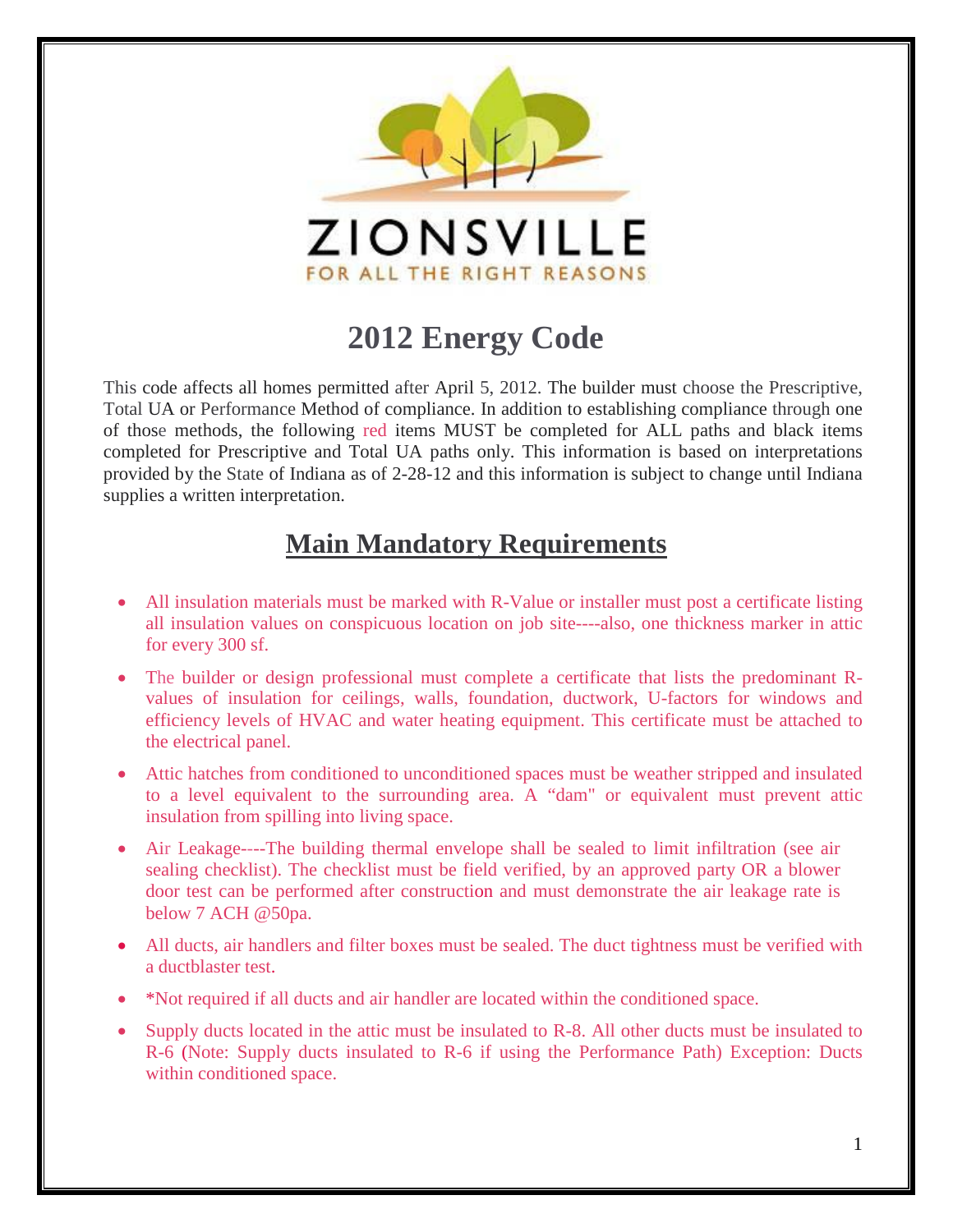- New wood burning MASONRY fireplaces must have gasketed doors and outdoor combustion air.
- All recessed lights must be IC-rated and the housings must be sealed with gasket or caulk to the drywall.
- At least one thermostat shall be installed that can be programmed. Heat pumps having supplementary electric-resistance heat shall have controls that, except during defrost, prevent supplemental heat operation when the heat pump compressor can meet the heating load.
- Building cavities may not be used as supply ducts (returns ok---for now).
- Mechanical system piping capable of carrying fluids above 105 F or below 55 F shall be insulated to at least R-3. Also, all circulating hot water system piping shall be insulated to at least R-2 and shall include a switch that can turn off the hot water pump when the system is not in use.
- HVAC equipment must be sized according to ACCA Manual J eighth edition.
- Snow melt Controls-Snow and ice melting systems, supplied through energy service to the building, shall include automatic controls capable of shutting off the system when the pavement temperature is above 50 F and no precipitation is falling and an automatic or manual control that will allow shutoff when the outdoor temperature is above 40 F.
- Pools----Pool heaters shall be equipped with a readily accessible on-off switch to allow shutting off the heater without adjusting the thermostat setting.
- Pool heaters fired by natural gas shall not have continuously burning pilot lights. Time switches that can automatically turn off and on heaters and pumps according to a preset schedule shall be installed on swimming pool heaters and pumps.
- Heated Pools shall be equipped with a vapor-retardant pool cover on or at the water surface. Pools heated to more than 90F shall have a pool cover with a minimum insulation value of R-12.
- Lighting---A minimum of 50 percent of the lamps in permanently installed lighting fixtures shall be high efficacy lamps.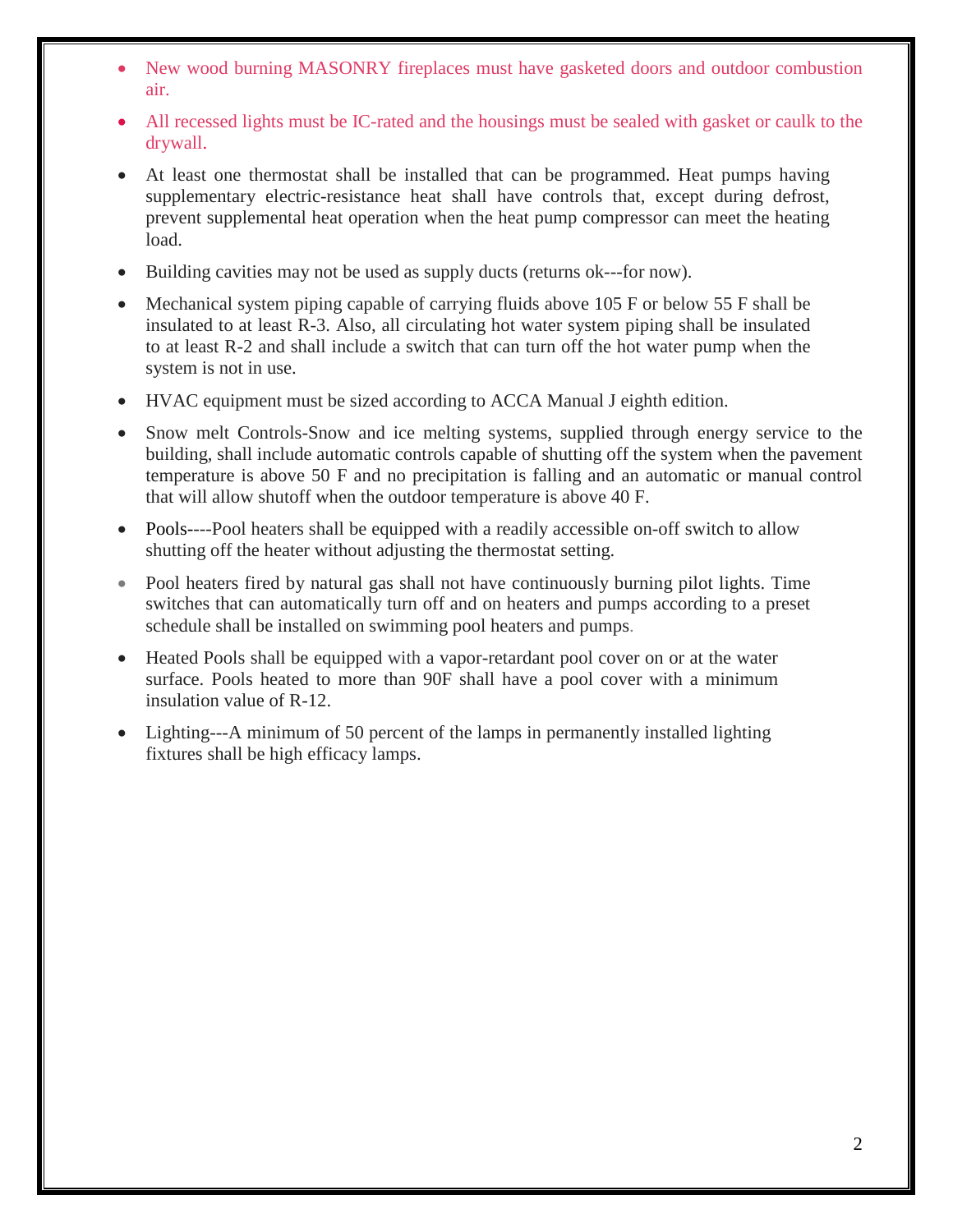

| <b>CODE MEASURE</b>                                                                                                                                                                                                       | <b>PRESCRIPTIVE</b><br><b>PATH</b> | <b>TOTAL UA PATH</b> | <b>PERFORMANCE</b><br><b>PATH</b> |
|---------------------------------------------------------------------------------------------------------------------------------------------------------------------------------------------------------------------------|------------------------------------|----------------------|-----------------------------------|
| 1101.3---Materials, systems and equipment shall be identified to allow<br>determination of compliance                                                                                                                     | X                                  | X                    | X                                 |
| 1101.4---Insulation identifed with R-value marked on product                                                                                                                                                              | $\times$                           | X                    | $\times$                          |
| 1101.4.1---Rulers, with R-value identified, every 300 sf in attic                                                                                                                                                         | $\times$                           | X                    | X                                 |
| 1101.4.2---Install insulation so R-value mark is readily observable                                                                                                                                                       | X                                  | X                    | $\times$                          |
| 1101.5---Fentestration products shall bear a label and certification (NFRCCIOO)                                                                                                                                           | X                                  | X                    | X                                 |
| 1101.6---R-value determined in accordance with the 16 CFR 460                                                                                                                                                             | X                                  | X                    | X                                 |
| 101.7---All materials, systems and equipment installed in accordance with<br>manufacturers instruction. Also, exposed foundation insulation shall be protected.                                                           | X                                  | X                    | X                                 |
| 1101.8---A permanent certificate must be posted on or in the electrical panel,<br>listing the R-value of all insulation, fenestration u-factors, equipment efficiencies.                                                  | X                                  | X                    | X                                 |
| 1102.1---Thermal envelope shall meet requirements of Table N1101.2                                                                                                                                                        | $\times$                           | X                    |                                   |
| 1102.1.1---R-value computation method                                                                                                                                                                                     | X                                  | X                    |                                   |
| 1l02.1.2---U-factor alternative Table can be used                                                                                                                                                                         | $\times$                           | X                    |                                   |
| 1102.1.3---Total UA Alternative Compliance                                                                                                                                                                                |                                    | X                    |                                   |
| 1l02.2.1 and 1l02.2.2---Attic Insulation R-value allowances                                                                                                                                                               | $\times$                           |                      |                                   |
| 1102.2.3---Access hatches and doors weatherstripped and insulated                                                                                                                                                         | $\times$                           | X                    | $\times$                          |
| 1102.2.4 and 1102.2.5---Mass Wall and Steel frame requirements                                                                                                                                                            | $\times$                           | X                    |                                   |
| 1102.2.6---Floor insulation installed so permanent contact with subfloor decking                                                                                                                                          | X                                  | $\times$             | X                                 |
| 1102.2.7---Conditioned basement walls FULLY insulated top to botton                                                                                                                                                       | X                                  | X                    |                                   |
| 1102.2.8---Slab insulation according to Table N1102.1                                                                                                                                                                     | X                                  | X                    |                                   |
| 1102.2.9----Crawl Space Walls insulating floors vs. walls                                                                                                                                                                 | X                                  | х                    |                                   |
| 1102.2.10---Insulation not required on horizontal masonry support                                                                                                                                                         | $\times$                           | $\times$             | $\times$                          |
| 1102.2.11---Sunroom insulation requirements                                                                                                                                                                               | X                                  | X                    |                                   |
| 1102.3---Fenestation requirements                                                                                                                                                                                         | X                                  | X                    |                                   |
| 1102.4---Air Leakage Requirements (1102.4.1-1102.4.5) This includes blowerdoor<br>testing (or air leakage checklist review), masonry fireplace requirements,<br>Fenestration Air Leakage Section and IC Rated Can Lights. | X                                  | $\times$             | $\times$                          |
| 1102.5---Fenestration Trade-offs                                                                                                                                                                                          | X                                  | X                    |                                   |
| 1103.1.1---Programmable thermostat installed                                                                                                                                                                              | X                                  | X                    |                                   |
| 1103.1.2---Heat pump controls to prevent unnecessary supplemental heat<br>operation                                                                                                                                       | X                                  | X                    |                                   |
| 1103.2.1---Supply ducts in attic R-8; all others R-6 outside conditioned space*                                                                                                                                           | X                                  | X                    |                                   |
| 103,2,2---All ducts, air handlers, filter boxes shall be sealed and duct tightness<br>must be tested with a duct blaster and may not exceed maximum amounts.                                                              | X                                  | X                    | X                                 |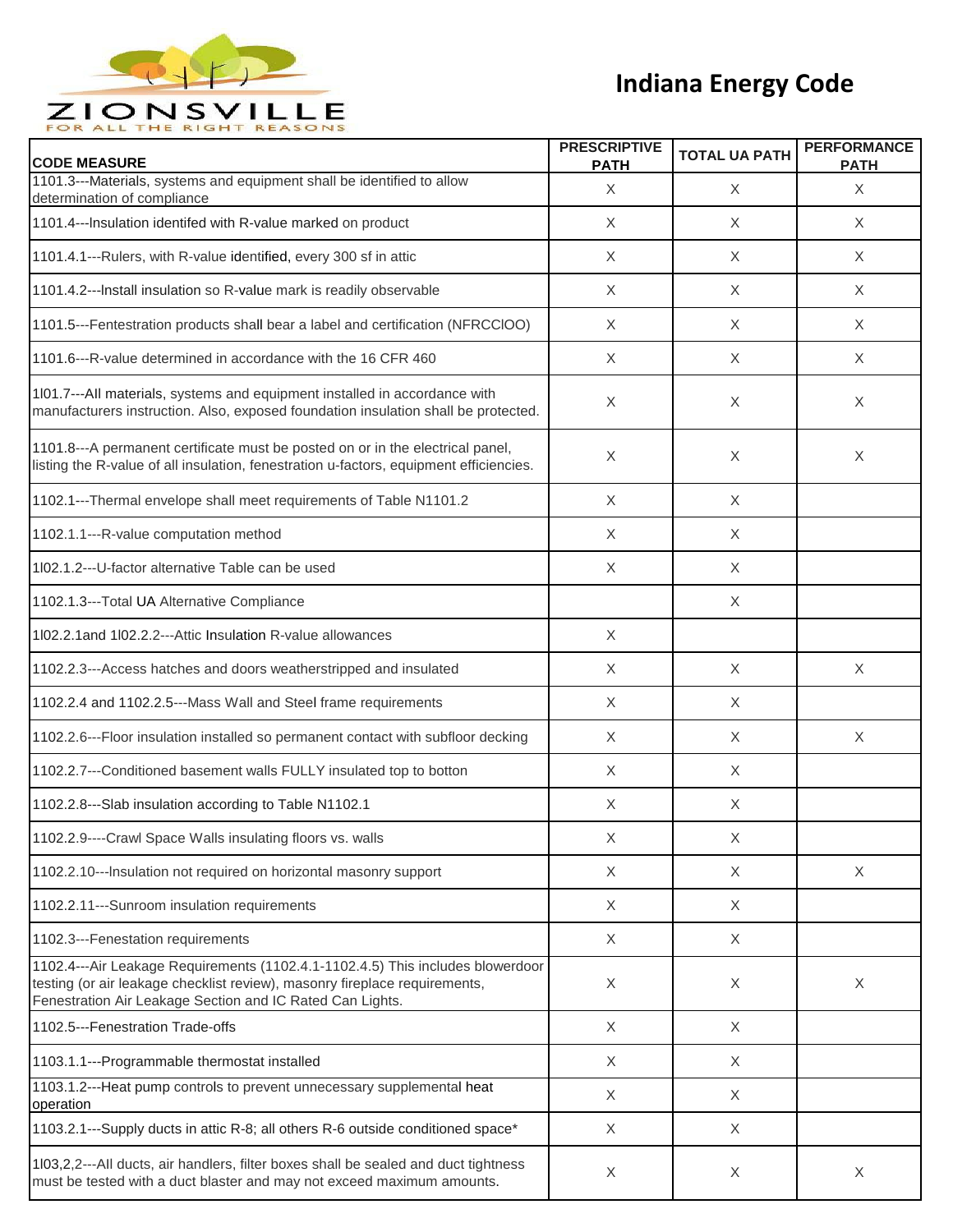| 1103,2.3----Building cavities may not be used as supply ducts                 | X | X |  |
|-------------------------------------------------------------------------------|---|---|--|
| 1103.3---Refrigerant Lines insulated to R-3                                   | X | X |  |
| 1103.4----All circulating hot water piping shall be insulated to at least R-2 | X | X |  |
| 1103.5---Mechanical ventilation intakes shall have gravity dampers            | X | X |  |
| 1103.6---HVAC equipment must be sized according to M1401.3                    | X | X |  |
| 1103,7---Snow-melt system controls                                            | X | X |  |
| 1103.8---Pool requirements                                                    | X | X |  |
| 1104---Lighting must be 50 percent high-efficacy lamps                        | X | X |  |
| *Performance Path Requires R-6 on ALL ducts outside conditioned space         |   |   |  |

This information is based on Indiana's latest interpretation as of 2/28/12 and all information is subject to change.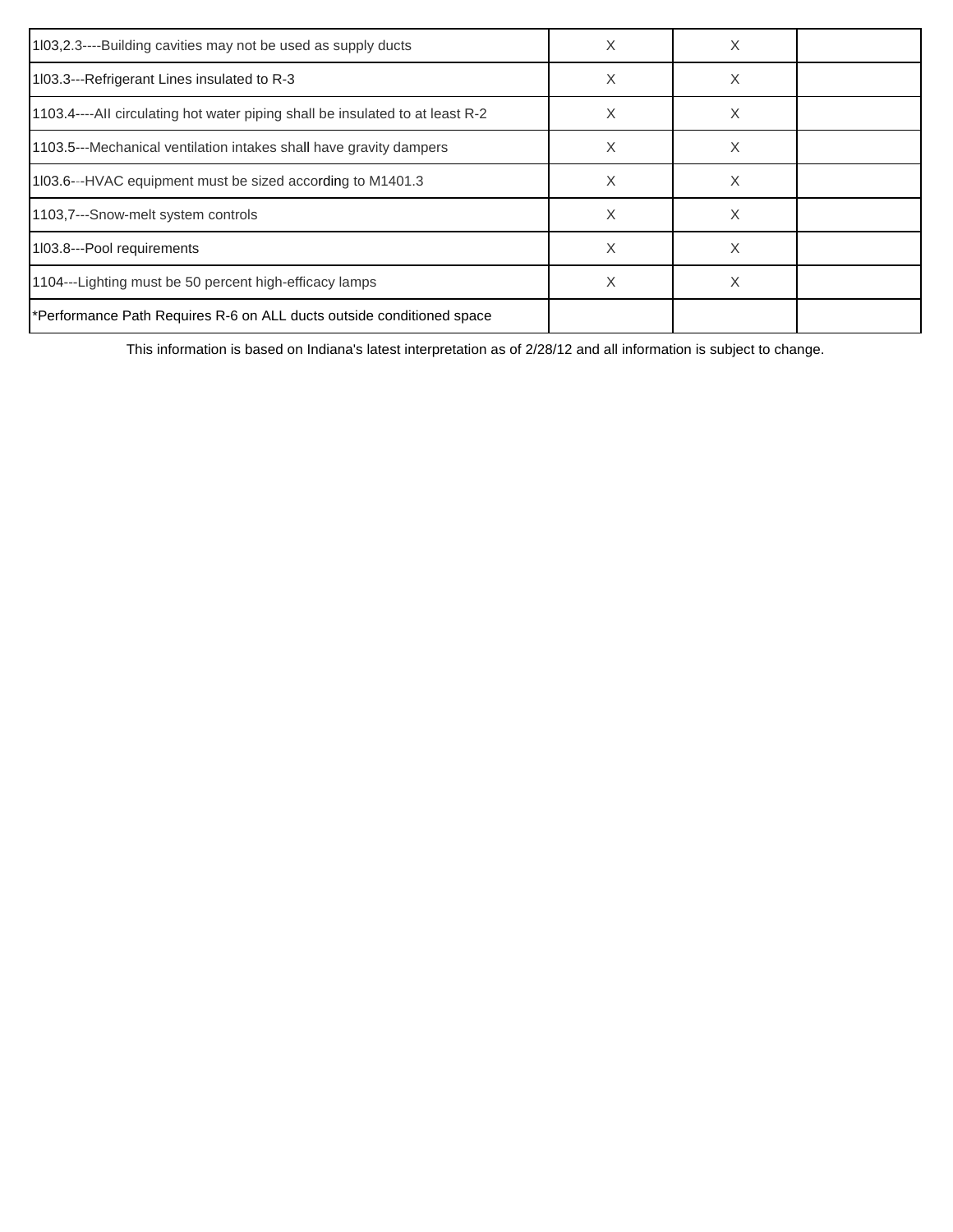| <b>Example 1 (1,611 sf home on slab)</b> |                                  |                              |                                 |
|------------------------------------------|----------------------------------|------------------------------|---------------------------------|
|                                          | <b>Prescriptive Requirements</b> | <b>Total UA Requirements</b> | <b>Performance Requirements</b> |
| <b>AG Walls:</b>                         | R-20 cavity or R-13 w/R-5 cont   | R-13 Batt with R-3 Sheating  | R-15 Batt with OSB Sheating     |
| Windows:                                 | $U - 0.35$                       | $U - 0.30$                   | $U-0.30$                        |
| <b>Attic:</b>                            | $R-38$                           | $R-38$                       | $R-38$                          |
| <b>HVAC:</b>                             | N/A                              | N/A                          | 80%, 13 SEER AC                 |
| WH:                                      | N/A                              | N/A                          | 0.62 EF                         |
| <b>Slab</b>                              | R-10, total 2'                   | R-10, 1' down, 2' in         | R-10, 1' down, 2' in            |
| <b>Duct Lkg:</b>                         | <8 cfm/100sf of cond space       | <8 cfm/100sf of cond space   | <4 cfm/100sf of cond space      |
| Air Lkg:                                 | $<$ 7 ACH50                      | $<$ 7 ACH50                  | <5.5 ACH50                      |

# **Example 2 (2,313 sf 2-story home on slab)**

|                  | <b>Prescriptive Requirements</b> | <b>Total UA Requirements</b> | <b>Performance Requirements</b> |
|------------------|----------------------------------|------------------------------|---------------------------------|
| <b>AG Walls:</b> | R-20 cavity or R-13 w/R-5 cont   | R-15 Batt with R-3 Sheating  | R-13 Batt with R-3 Sheating     |
| Windows:         | $U - 0.35$                       | $U - 0.30$                   | $U - 0.30$                      |
| Attic:           | $R-38$                           | $R-38$                       | $R-38$                          |
| HVAC:            | N/A                              | N/A                          | 80% ot 7.7 HSPF, 13 SEER AC     |
| WH:              | N/A                              | N/A                          | 0.62 EF                         |
| <b>Slab</b>      | R-10, total 2'                   | R-10, 1' down, 2' in         | R-10, 1' down, 2' in            |
| Duct Lkg:        | <8 cfm/100sf of cond space       | <8 cfm/100sf of cond space   | <6 cfm/100sf of cond space      |
| Air Lkg:         | <b>&lt;7 ACH50</b>               | <7 ACH50                     | <5.5 ACH50                      |

### **Example 3 (5,000 sf 2-story home on walk-out basement)**

|                                                                                                                       | <b>Prescriptive Requirements</b> | <b>Total UA Requirements</b> | <b>Performance Requirements</b> |
|-----------------------------------------------------------------------------------------------------------------------|----------------------------------|------------------------------|---------------------------------|
| <b>AG Walls:</b>                                                                                                      | R-20 cavity or R-13 w/R-5 cont   | R-15 Batt with OSB Sheating  | R-15 Batt with OSB Sheating     |
| <b>BG Walls:</b>                                                                                                      | R-10 cont or R-13 framed         | R-10 cont or R-13 framed     | R-10 cont or R-13 framed        |
| Windows:                                                                                                              | $U - 0.35$                       | $U - 0.30$                   | $U - 0.30$                      |
| Attic:                                                                                                                | $R-38$                           | $R-44$                       | $R-38$                          |
| <b>HVAC:</b>                                                                                                          | N/A                              | N/A                          | 80%, 13 SEER AC                 |
| WH:                                                                                                                   | N/A                              | N/A                          | 0.62 EF                         |
| <b>Duct Lkg:</b>                                                                                                      | <8 cfm/100sf of cond space       | <8 cfm/100sf of cond space   | <4 cfm/100sf of cond space      |
| Air Lkg:                                                                                                              | $<$ 7 ACH50                      | <7 ACH50                     | <5.5 ACH50                      |
| Note: These are examples and different combinations can be used to achieve code for Total UA and Performance Methods. |                                  |                              |                                 |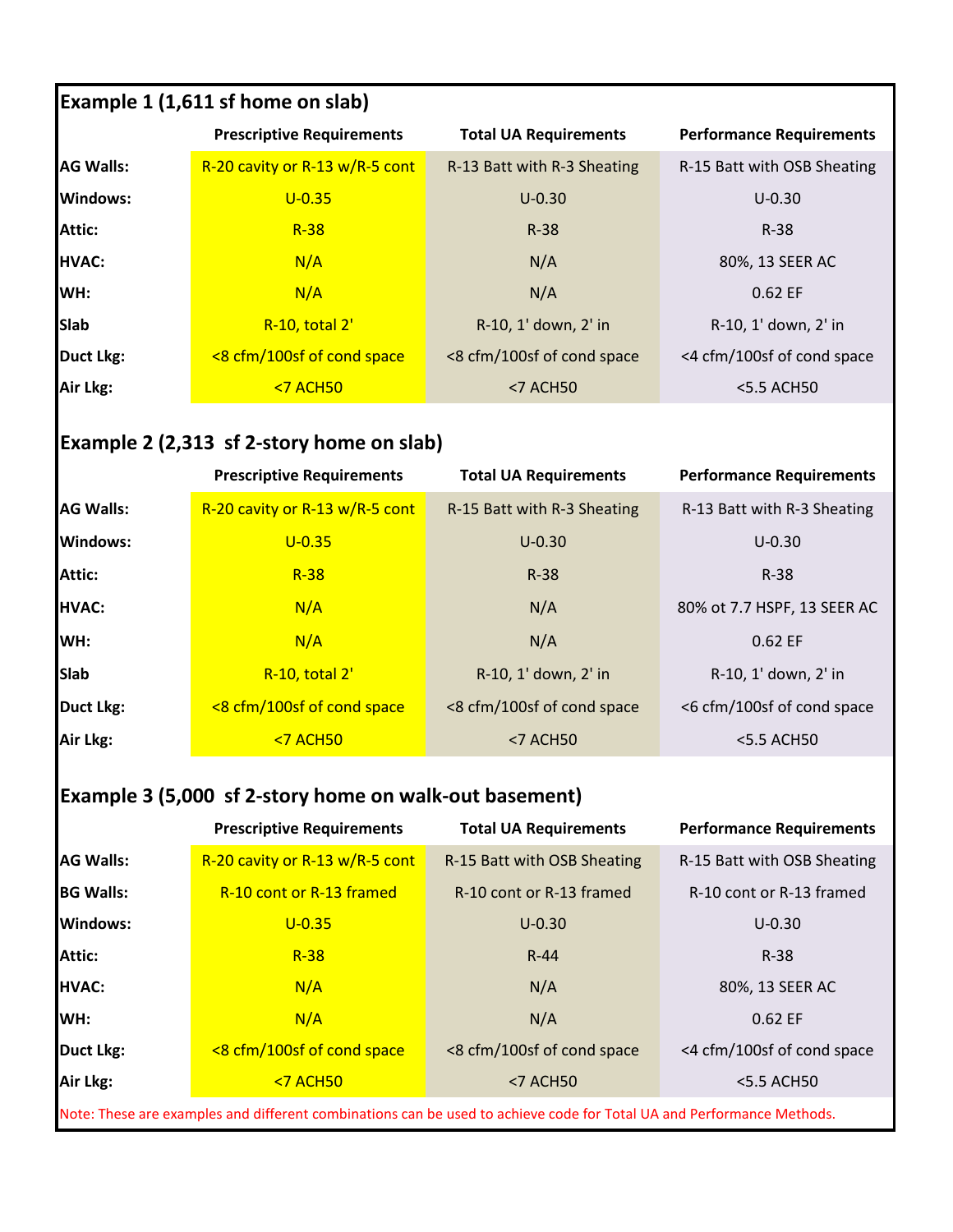## **HOME CERTIFIED TO MEET THE PROVISIONS OF THE 2012 INDIANA ENERGY CONSERVATION CODE**

**This Home Built At:**

### **123456 Maple Street, Zionsville, IN. 46077**

**By Sample**

#### **Exceeds the minimum Requirements for the 2012 Indiana Energy Conservation Code**

**April 5, 2012**

#### **Building Features**

|                          | Duct Leakage to Outside: |
|--------------------------|--------------------------|
| Vaulted Ceiling:         |                          |
| Above Grade Walls:       |                          |
| <b>Foundation Walls:</b> | Window:                  |
|                          |                          |
| Slab:                    |                          |
| Duct:                    |                          |
|                          |                          |

**The organization below certifies that the proposed building design described herein is consistent with the building plans, specifications, and other calculations submitted with the permit application. The proposed building has been designed to meet the 2012 Indiana Energy Conservation Code requirements in compliance with Chapter 11 based in Climate Zone 5A and with all mandatory requirements.**

| Name:         | $\sim$ $\sim$<br>Signiture: |
|---------------|-----------------------------|
|               |                             |
| Organization: | Date:                       |